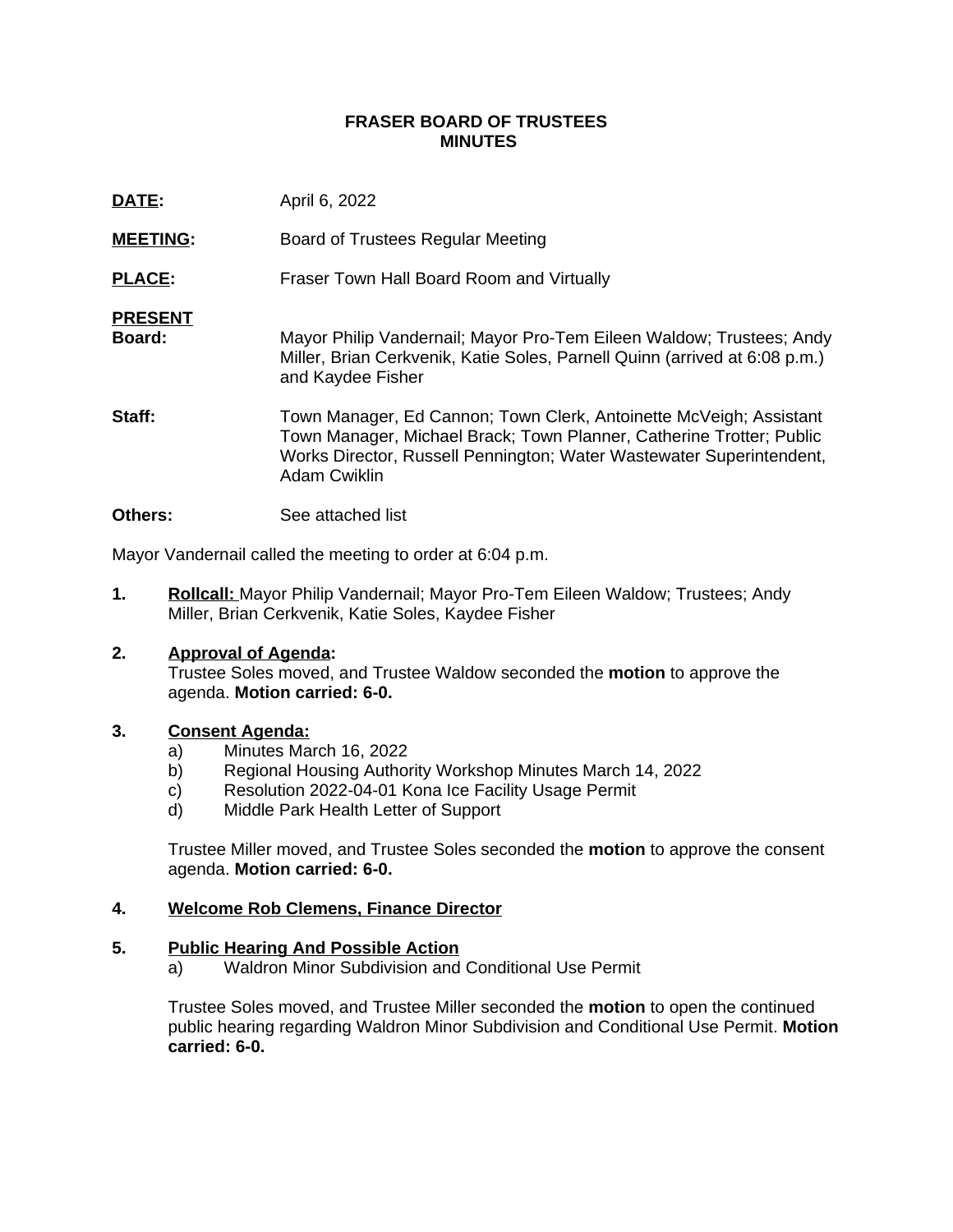Town Planner Trotter informed the board this public hearing was continued from February 16, 2022, and the applicant has withdrawn the application.

No public comment was taken

Trustee Miller moved, and Trustee Waldow seconded the **motion** to close the continued public hearing regarding Waldron Minor Subdivision and Conditional Use Permit **Motion carried: 6-0.**

# **6. Discussion and Possible Action:**

a) Grand County Library District 2021 Year End - Polly Gallagher

Executive Director Polly Gallagher presented to the Board.

b) Resolution 2022-04-02 Sanitary Sewer Maintenance and Repair

Trustee Miller moved, and Trustee Waldow seconded the **motion** to approve Resolution 2022-04-02 Sanitary Sewer Maintenance and Repair **Motion carried: 7-0.**

c) Resolution 2022-04-03 Fraser Well Cleaning and Maintenance

Trustee Miller moved, and Trustee Cerkvenik seconded the **motion** to approve Resolution 2022-04-03 Fraser Well Cleaning and Maintenance **Motion carried: 7-0.**

# **7. Open Forum:**

- a) The Board thanked Adam Cwiklin for his employment with the Town.
- b) Julie George, waterline replacement of Byers Avenue

# **8. Updates**

a) Colorado Parks And Wildlife Grant Update – Planner Trotter confirmed the town received the Grant for \$250,000.

b) East Grand Fire Department 2021 Year End, Fire Chief Todd Holzworth and Fire Marshal Dennis Soles presented to the Board.

# **9. Executive Session:**

For a conference with the Town Attorney for the purpose of receiving legal advice on specific legal questions under C.R.S. Section 24-6-402(4)(b) and For the purpose of determining positions relative to matters that may be subject to negotiations, developing strategy for negotiations, and/or instructing negotiators, under C.R.S. Section 24-6- 402(4)(e). Regarding Including Town Attorney Kent Whitmer, Town Manager Ed Cannon, Town Planner Catherine Trotter, Assistant Town Manager Michael Brack, Special Attorney Andy Nathan

Trustee Miler moved, and Trustee Soles seconded the **motion** to open the Executive Session at 7:05 p.m. **Motion carried: 7-0.**

Trustee Miller moved, and Trustee Waldow seconded the **motion** to close the Executive Session at 8:25 p.m. **Motion carried: 7-0.**